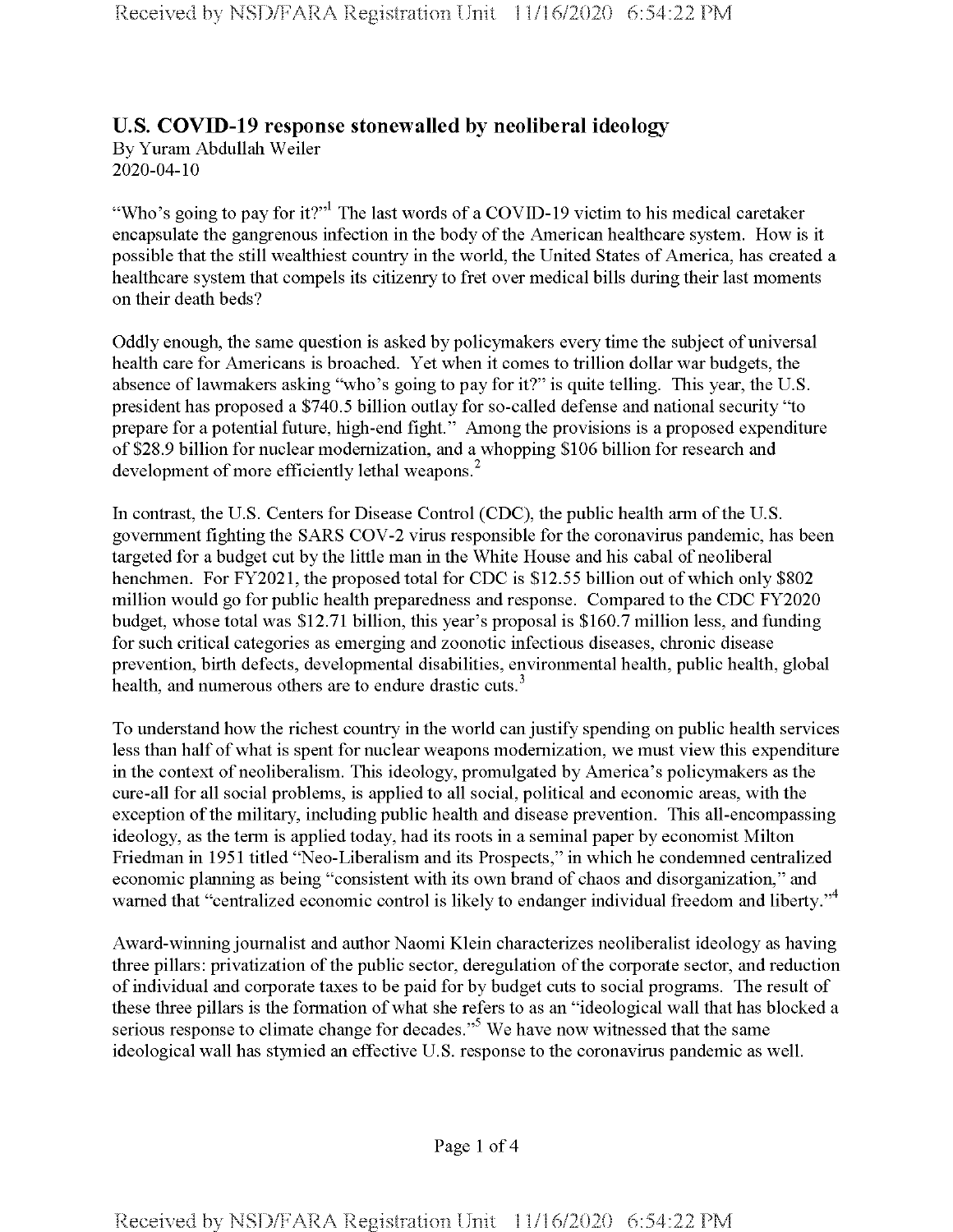At the core of neoliberal economics is the concept of the free market, in which the buyer and seller establish market prices for goods and services based solely on supply and demand, without interference by outside forces such as government regulatory bodies. The result of the free market is supposedly the most efficient distribution of scarce goods and services, and through competition among suppliers, the buyer obtains the lowest possible price. The free market, according to the neoliberalists, is in direct opposition to the government, and, as U. S. president Ronald Reagan declared in his 1981 inaugural address, "Government is not the solution to our problem; government is the problem."6

Policymakers have applied the Reagan economic elixir to most everything, including the U. S. healthcare delivery system. The results have been predictably disastrous. The U.S. system places the actual consumer of healthcare in the position of being a pawn of employers and health insurance corporations, whose primary goal is minimizing insurance costs and maximizing profits. As this is often done by minimizing the actual delivery of healthcare, we can see that healthcare insurance in the U.S. does not translate directly into healthcare delivery. Despite the fact that Americans pay more than twice the amount per person for health coverage as Canadians, who have a national health care system, they receive less frequent care, live shorter lives, and worry more about the cost of every single doctor or hospital visit.<sup>7</sup> "People without adequate health insurance will get sicker, become poorer, and die younger than if they had insurance," noted Dr. Benjamin Sommers of Harvard University's T.H. Chan School of Public Health.<sup>8</sup>

Unfortunately, the man dying from coronavirus disease while still worried about the cost of treatment is more often than not the norm in the U.S. for-profit healthcare system. Inability to pay medical bills is the leading cause of personal bankruptcies in America, and even seriously injured persons have been known to refuse transport to hospital by ambulance due to the ridiculous cost of the ride, which averages  $$8,400.<sup>9</sup>$  Yet the fierce resistance by corporate lobbyists to changing this completely dysfunctional U.S. healthcare system is so unyielding, repeated attempts, which date back to the presidency of Harry Truman, to establish a true, singlepayer national health system have failed to come to fruition.<sup>10</sup>

So with a for-profit healthcare delivery system, with its emphasis on profit maximization, there is no incentive to prepare for a once-per-century pandemic. On the contrary, every hospital bed, N95 mask, ventilator and staff member deemed redundant must be eliminated, or else the corporate healthcare conglomerates would face the wrath of activist shareholders, who would accuse the board of directors of poor stewardship of their investments and threaten hostile takeovers. Worse yet, there is plenty of opportunity for insurers to "game the system" by overcharging the government for treatment of patients on the Medicare plans they administer.<sup>11</sup>

Viewing the American response to the coronavirus outbreak through this lens, we can understand why there has been a lack of coordinated response on the national level. For his part, Trump campaigned promising a repeal of the so-called ObamaCare (Affordable Care Act), which itself fell far short of universal health coverage. His fiscal 2021 budget for ObamaCare and Medicaid called for cuts of nearly \$1 trillion over a 10-year period along with \$600 billion in cuts to Medicare.<sup>12</sup> In short, Trump has worked feverishly to deny Americans basic healthcare, much

Page 2 of 4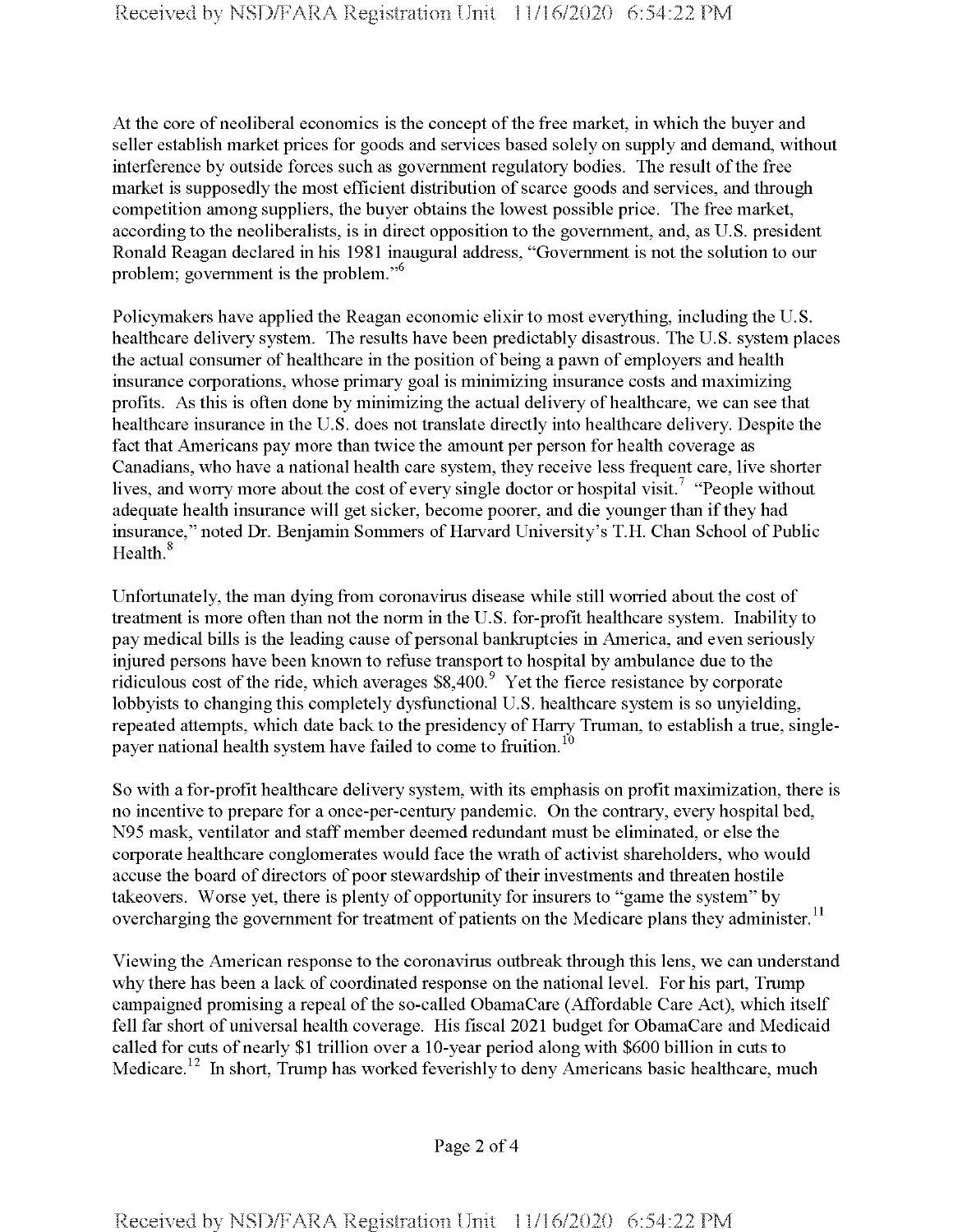less plan for contingencies like the coronavirus, which has brought what is left ofthe U.S. health care system to its knees.

In its inept response to the COVID-19 pandemic, the Trump regime has taken Friedman's prescription to the extreme. Bringing about "its own brand of chaos and disorganization," Trump has exhibited virtually no leadership in organizing a coordinated effort at the national level to confront the deadly coronavirus. Instead he has made himself the focus of media attention through his daily press briefings, which disseminate a plethora of conflicting comments, counterfactual claims, and often dangerous anti-coronavirus assertions.

Perhaps the most dangerous of Trump's dubious remarks concerns touting hydroxychloroquine, a drug used for treating malaria, rheumatoid arthritis and lupus erythematosus, as a cure for COVID-19. "What do you have to lose? Take it," prescribed the Potomac pitch man during one ofhis daily briefings. "It can help them but it's not going to hurt them."13 In fact, according to public health physicians, the drug not only can hurt, by inducing an entire spectrum of side effects, ranging from a skin rash to corneal opacity,  $^{14}$  but also can kill, as has already occurred in the U.S. and elsewhere. $15$ 

As far as the actual efficacy in combating the SARS COV-2 virus, Douglas Richman, a virologist and infectious disease physician at the University of California, San Diego, stated in the medical journal Lancet, "Whether hydroxychloroquine works in vivo is not proven for any virus, and in fact in randomised controlled trials against a number of viruses, including influenza, it doesn't work at all." Furthermore, the U.S. president's irresponsible remarks are causing problems for Lupus patients, who are now having problems in getting their prescriptions filled for the drug, as "off label" prescriptions for COVID-19 treatment have led to shortages.<sup>16</sup>

Iran, in contrast, has managed to get the upper hand on the coronavirus despite the vicious U.S. economic sanctions, which have prevented the acquisition of much-needed medical supplies and equipment. Additionally, Iran has had to fight against a U.S.-backed misinformation campaign designed to distort information about the Islamic Republic's handling ofthe pandemic with the objective of destabilization. It is an abomination, and clear evidence of moral bankruptcy, that Trump and his cohorts would attempt to use the COVID-19 pandemic against Iran in their ungodly quest for regime change.<sup>17</sup>

## **Endnotes**

<sup>&</sup>lt;sup>1</sup> Alan McCleod, "'Who's Going to Pay For it?' A Dying Patient's Last Words Before Being Placed on a Ventilator," *MintPress,* April 6, 2020, accessed April 10, 2020, https://www.mintpressnews.com/healthcarecoronavirus-dying-patients-last-words/266410/.

<sup>2</sup> "DOD Releases Fiscal Year 2021 Budget Proposal," *U.S. Department ofDefense,* February 10, 2020, accessed April 10, 2020, https://www.defense.gov/Newsroom/Releases/Release/Article/2079489/dod-releases-fiscal-year-2021-budget-proposal/.

<sup>3</sup> "FY2021 Budget," *CentersforDisease Control,* February 10, 2020, accessed April 10, 2020,

https://www.cdc.gov/budget/documents/fy2021/FY-2021-CDC-Budget-Detail.pdf.

<sup>4</sup> Milton Friedman, "Neo-Liberalism and its Prospects," *Farmand,* 17February 1951, accessed April 10, 2020, https://miltonfriedman.hoover.org/friedman\_images/Collections/2016c21/Farmand\_02\_17\_1951.pdf.

<sup>5</sup> Naomi Klein, *This Changes Everything: Capitalism* vs. *The Climate* (New York: Simon and Schuster, 2014), 72- 73.